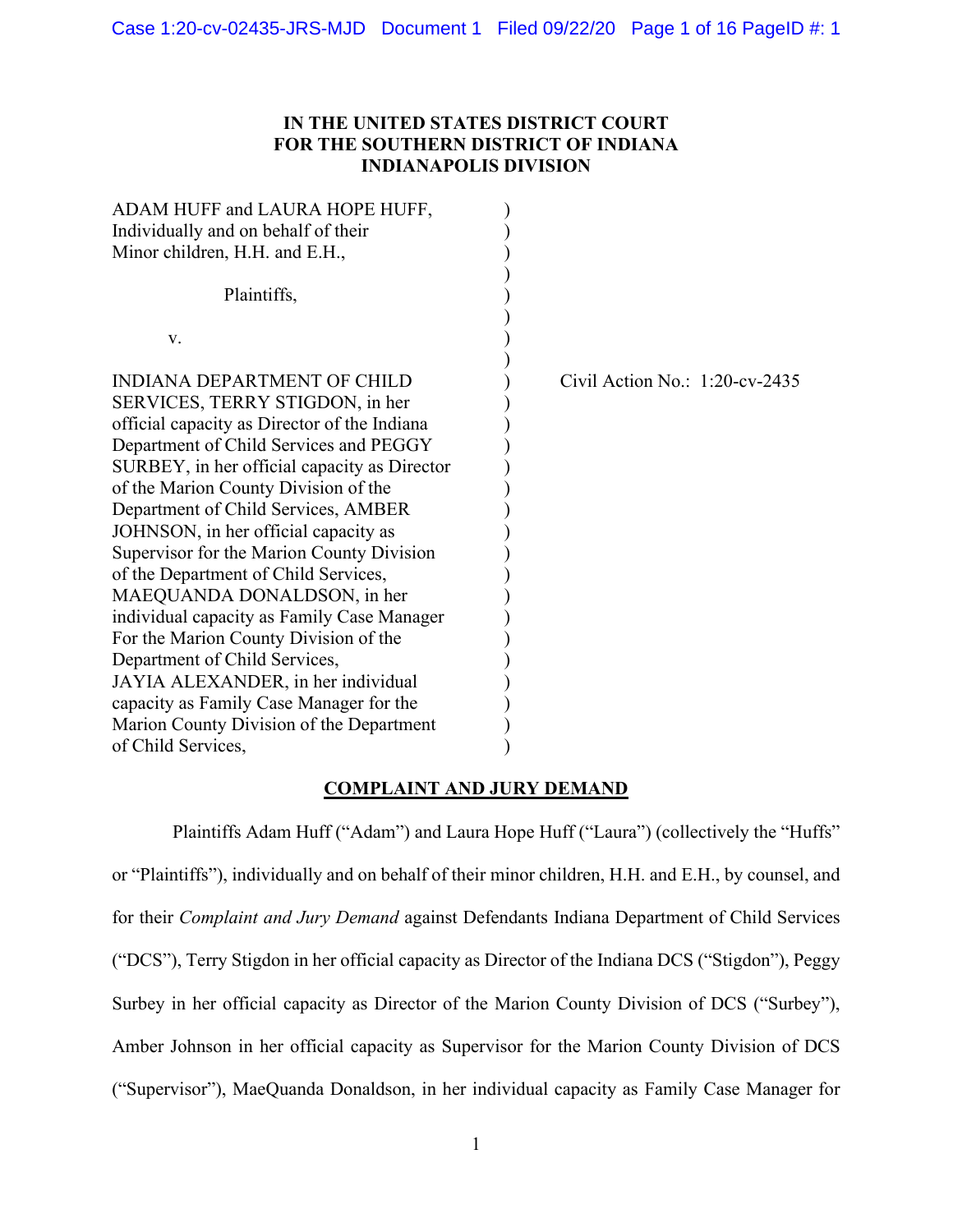the Marion County Division of DCS ("FCM 1"), and Jayia Alexander, in her individual capacity as Family Case Manager for the Marion County Division of DCS ("FCM 2") ("FCM 1" and "FCM 2", collectively as the "FCM's") allege as follows:

### **I. INTRODUCTION**

This case arises under the Fourth and Fourteenth Amendments to the United States Constitution, 42 USC § 1983, Article I of the Indiana Constitution, and Indiana common law causes of action for trespass, negligent and/or intentional infliction of emotional distress, malicious prosecution, abuse of process, and violations of Ind. Code § 34-52-1-1.

1. Defendants, while acting under the color of state law and in the scope of their employment, intentionally:

- A. Conducted an unreasonable search and seizure of H.H. by conducting a custodial interrogation of her without a warrant, parental consent, probable cause, or exigent circumstances, which was also a violation of DCS Child Welfare Policy 4.9;
- B. Deprived H.H. and E.H. from having their personal possessions (such as a hair brush and Chap Stick) which are necessary for proper hygiene while in Defendants' custody;
- C. Deprived H.H. and E.H. from exercising their religious beliefs by prohibiting them from bringing their bibles into the DCS Children's Bureau;
- D. Falsely informed the Huffs that a legal proceeding had been initiated against them in an effort to induce the Huffs to voluntarily surrender H.H. and E.H. to the custody of Defendants;
- E. Filed false affidavits and pleadings in an effort to persuade a court to remove H.H. and E.H. from the Huffs' care and place them in the custody of the state government;
- F. Placed Adam Huff on the Child Protection Index, an index of persons having been found to have committed acts of "substantiated" child abuse or neglect in the State of Indiana, based upon false affidavits and fabricated evidence, and when in fact there had been no substantiation of such allegations;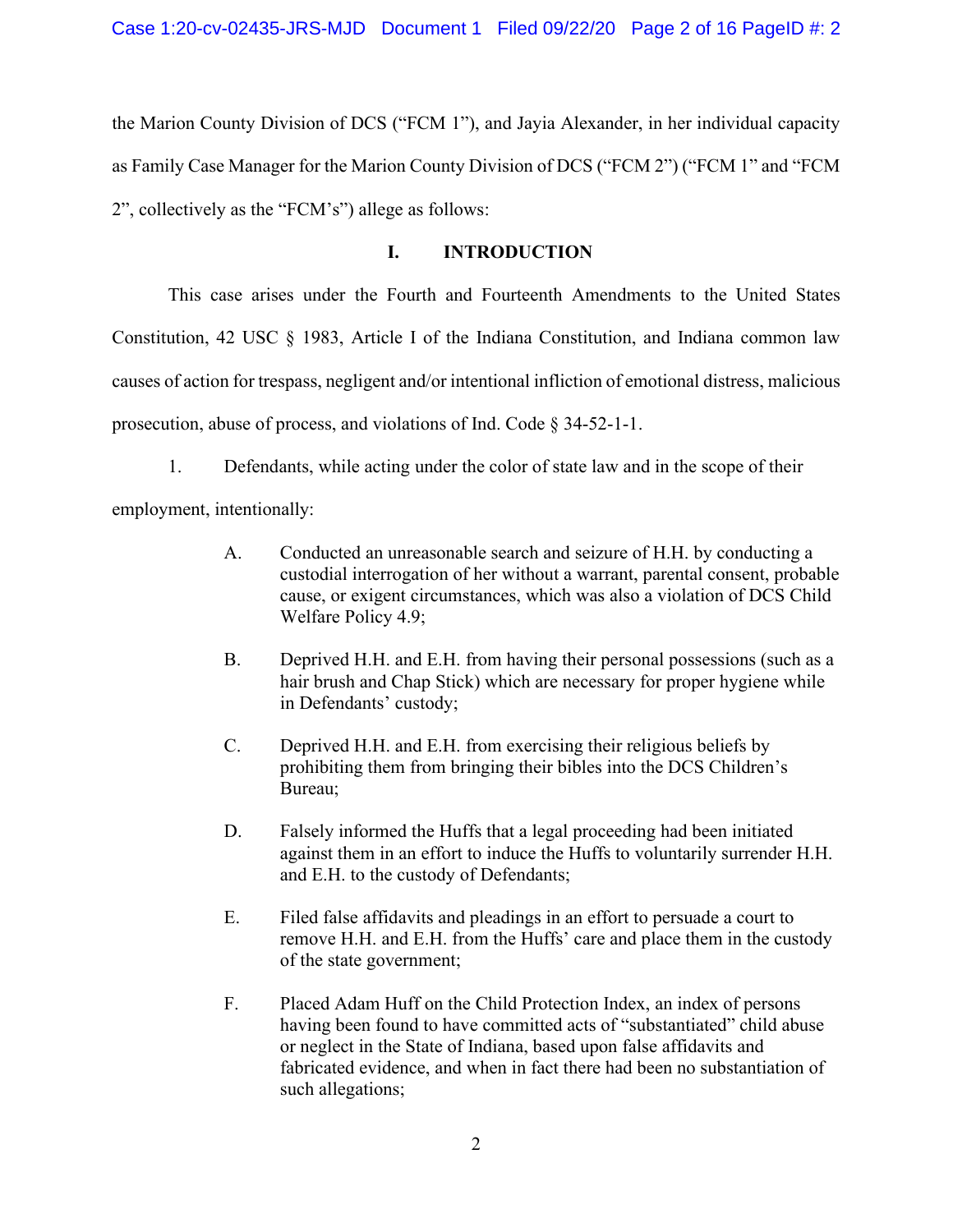- G. Subjected H.H. and E.H. to intimidating and unlawful interrogations and interrogation techniques; and
- H. Attempted to subject Laura Huff to intrusive and unwarranted and unlawful mental health examinations.

# **II. JURISDICTION AND VENUE**

2. Jurisdiction is proper in this Court pursuant to 28 USC  $\S$  1343(a)(3) and 28 USC  $\S$ 1331. This Court has supplemental jurisdiction over Plaintiffs' state law claims under 28 USC § 1367 because such claims are so related to and intertwined with Plaintiffs' federal claims that they

form part of the same controversy.

- 3. Venue is proper in the Southern District of Indiana per 28 USC § 1391.
- 4. The individual Defendants reside in this district.
- 5. The events giving rise to this action occurred in this district.
- 6. The government agency Defendants maintain their principal offices in this district.

# **III. THE PARTIES**

7. Plaintiff Adam Huff is an individual who resides and has his domicile at 10443 Bellchime Court, Marion County, Indianapolis, Indiana 46235 (the "Home").

8. Plaintiff Laura Huff is an individual who resides and has her domicile at 10443

Bellchime Court, Marion County, Indianapolis, Indiana 46235 (the "Home").

- 9. Plaintiff Laura Huff is married to Plaintiff Adam Huff.
- 10. The Huffs have two minor biological children, H.H. and E.H.
- 11. At all relevant times, Plaintiffs were and are residents of the State of Indiana.
- 12. Defendant DCS is an agency or instrumentality of the State of Indiana.

13. Defendant Stigdon was, at all relevant times, employed as Director of DCS and a resident of the State of Indiana.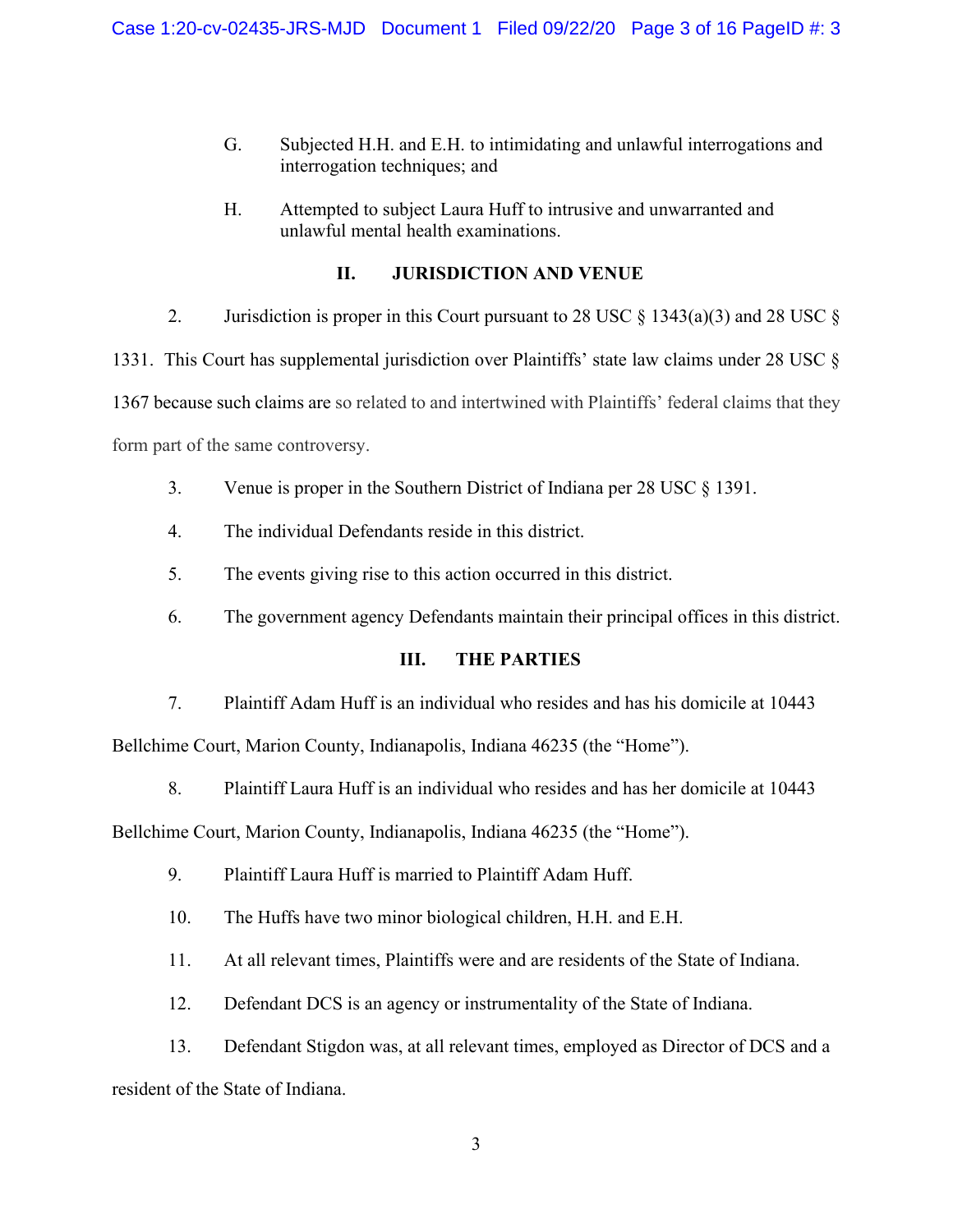14. Defendant Surbey was, at all relevant times, employed as Director of the Marion County Division of DCS and a resident of the State of Indiana.

15. Defendant MaeQuanda Donaldson (hereinafter, generally the "FCM") was, at all relevant times, employed as the Family Case Manager responsible for handling the investigation relevant to this litigation.

16. Defendant Jayia Alexander (hereinafter, generally the "FCM") was, at all relevant times, employed as the Family Case Manager responsible for handling the investigation relevant to and giving rise to this litigation.

17. Defendant Amber Johnson (hereinafter, the "Supervisor") was, at all relevant times, employed as the Supervisor of the FCM's.

### **IV. ALLEGATIONS APPLICABLE TO ALL COUNTS**

18. On the evening of Saturday, October 27, 2018, the FCM appeared at the Home along with three (3) uniformed and armed law enforcement officers employed by the Indianapolis Metropolitan Police Department ("IMPD").

19. The FCM informed the Huffs that someone had claimed to have witnessed H.H. being abused by Adam Huff, a year earlier in November 2017.

20. The FCM questioned the Huff children and then left the Home, apparently satisfied that nothing was amiss and that the report must have been false.

21. Specifically, the FCM told the Huffs that everything would be wrapped up and closed out on Monday, when DCS offices were scheduled to open again.

22. On Monday, the FCM returned to the Home and informed the Huffs that, instead of the case being closed, H.H. would need to be interviewed by a forensic investigator at the DCS office without either parent present.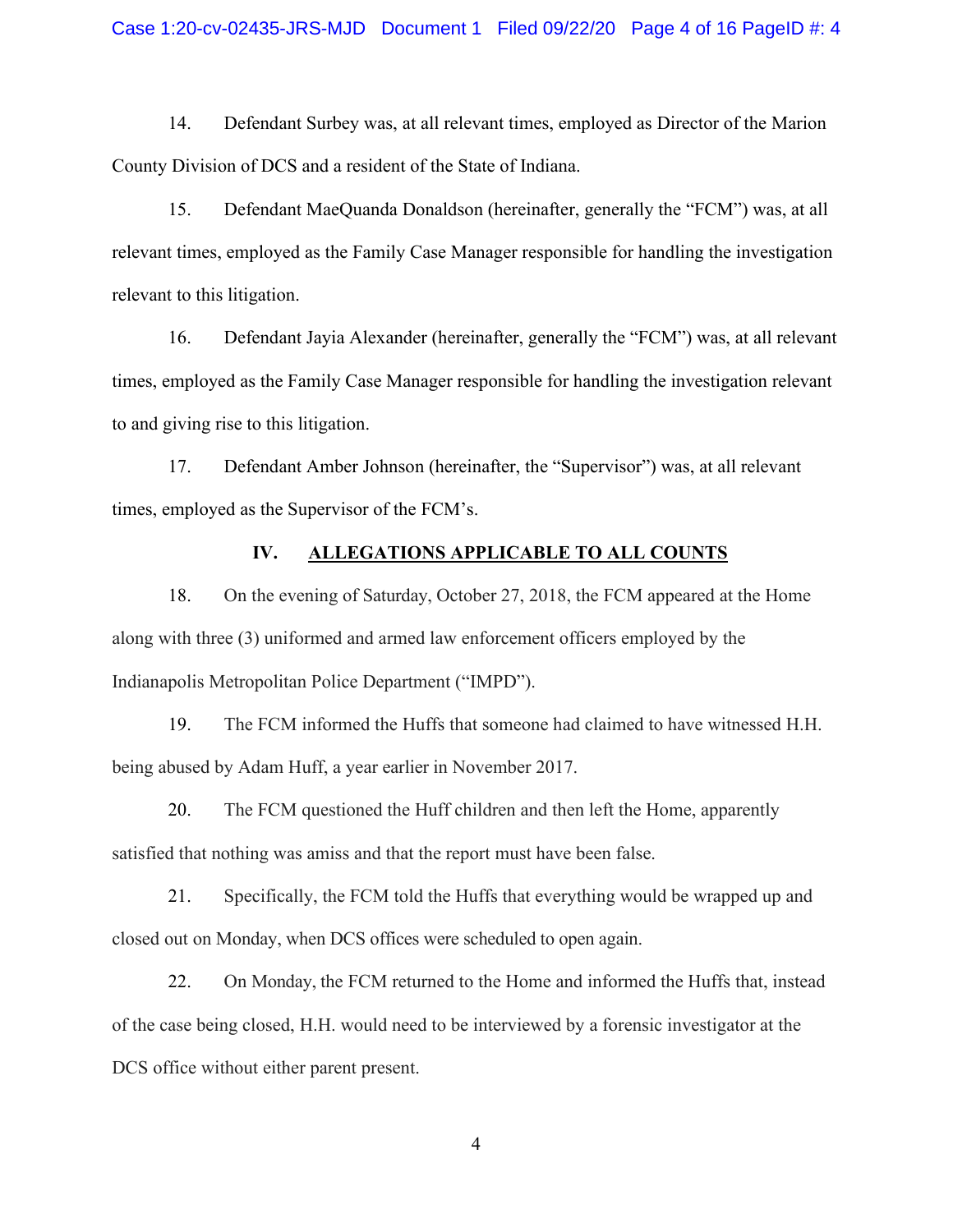23. The FCM removed both H.H. and E.H. from the Home for questioning.

24. The FCM originally stated that Laura could ride in the car with H.H. and E.H. on the way to the interview. However, Laura could not get into the car that the FCM was driving due to her disability.

25. Instead of Laura being able to ride in the car with H.H. and E.H. on the way to the interview, Adam had to drive Laura separately from H.H. and E.H.

26. Adam and Laura followed, but when they arrived at the DCS office, they were notified that H.H. had already been interviewed, but not by a DCS forensic specialist.

27. Instead, H.H. had been interviewed by a male IMPD detective, without either parent – or even another female – being present.

28. No FCM was present during the H.H. interview.

29. The interview made H.H. feel very uncomfortable.

30. The manner in which the interview was conducted also violated DCS policy and protocol.

31. When Adam and Laura arrived at the DCS office, the IMPD detective questioned them.

32. DCS originally planned to place H.H. in a shelter immediately following the interview. However, Adam offered to leave the Home so that H.H. could go home with Laura.

33. The FCM then advised Adam and Laura that Adam was no longer allowed to be around H.H., so a DCS employee offered to drive H.H. to the Home, but told the Huffs that Adam would have to stay elsewhere.

34. DCS refused to drive E.H. to the Home, citing that it only had instructions to transport H.H., even though DCS later claimed that both children were in immediate danger.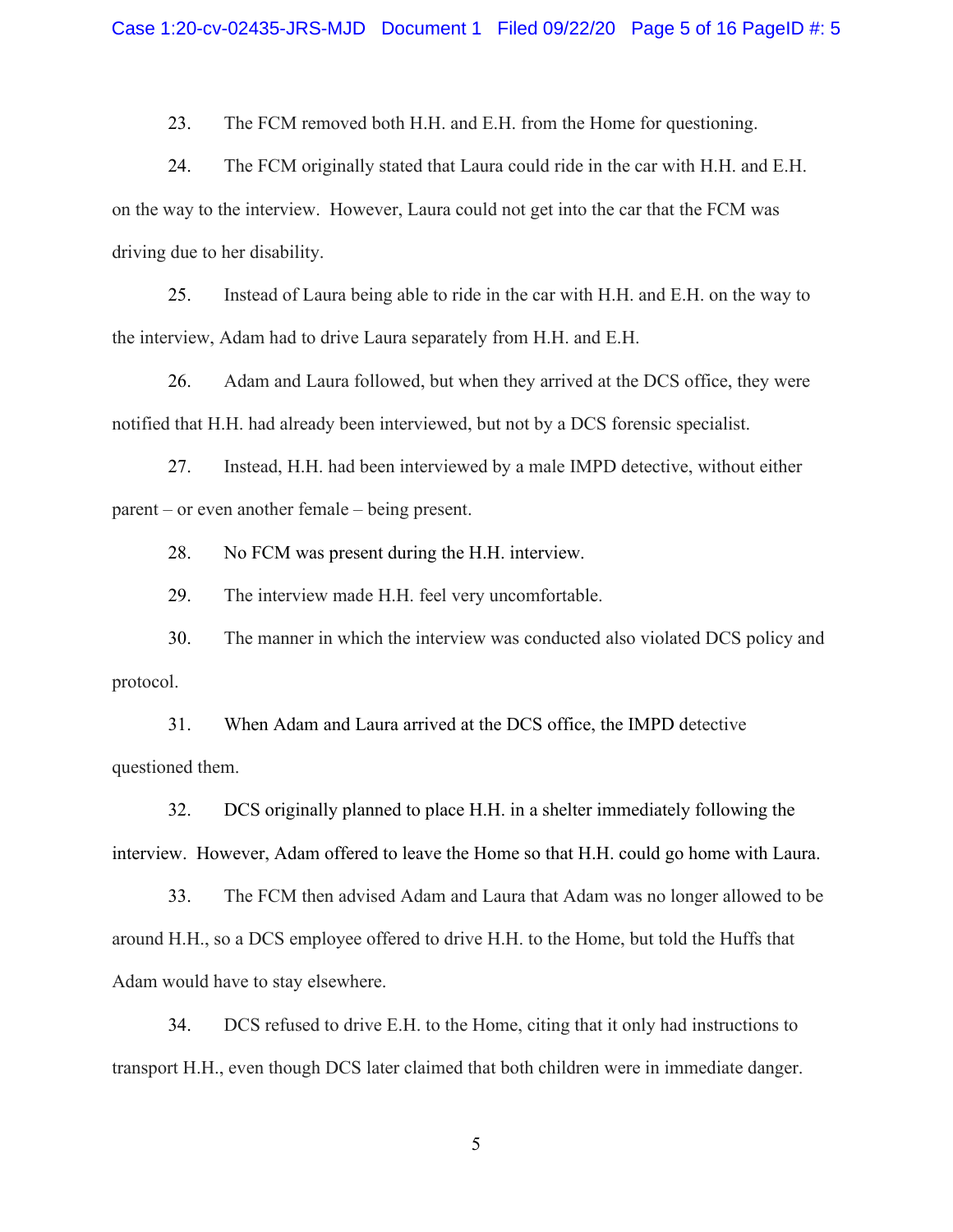#### Case 1:20-cv-02435-JRS-MJD Document 1 Filed 09/22/20 Page 6 of 16 PageID #: 6

35. DCS' action in not transporting E.H. back to the Home violated Ind. Code § 31- 34-1-3(c) and contradicted the DCS claim that E.H. was in danger.

36. That night both H.H. and E.H. stayed with their mother, Laura.

37. A few days later, DCS filed a Child in Need of Services ("CHINS") petition in which DCS claimed to have removed H.H. and E.H. from the Home without a court order due to the alleged presence of an emergency situation.

38. DCS also claimed to have removed the children with the aid of law enforcement, which was untrue; DCS had not removed both children from the Home.

39. DCS picked up both children from the Home on the morning of the first CHINS hearing, specifically stating that they were taking E.H. along with H.H. so that DCS "would not look bad in front of the judge."

40. In its evidence presented to the state court in support of its CHINS petition ("DCS Evidence"), DCS claimed that both children should be removed from Adam's care because of pending criminal charges against him.

41. In fact, there were never any pending criminal charges against Adam relating to the allegations which gave rise to the DCS action or CHINS petition.

42. The DCS Evidence further claimed that both children had been removed from Laura's care because she is disabled and has "mobility issues."

43. There had never been an allegation of misconduct, neglect, or abuse against Laura, nor any DCS finding that she was an unfit parent. In fact, Laura had been caring for both children in the days leading up to the CHINS hearing.

44. Although there were no accusations of misconduct against Laura, DCS still required Laura's visits with E.H. and H.H. to be supervised due to Laura's disability. It is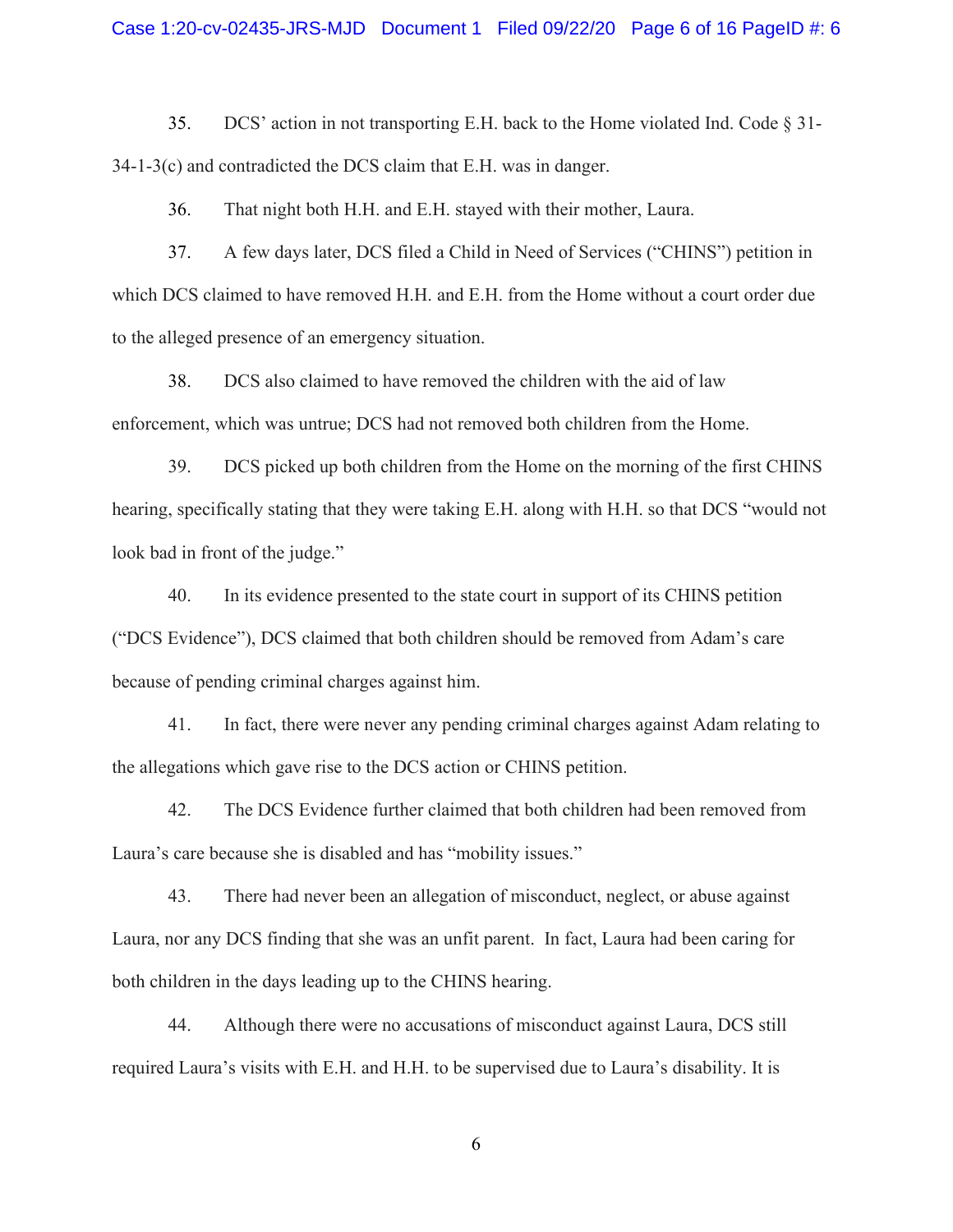#### Case 1:20-cv-02435-JRS-MJD Document 1 Filed 09/22/20 Page 7 of 16 PageID #: 7

unknown why her disability necessitated supervised visitation with her own children, or under what legal authority DCS mandated the same.

45. Throughout the course of their actions, DCS knowingly made numerous false, misleading, unconfirmed and/or uncorroborated statements in order to justify removing both children from the care of the Huffs.

46. Based upon the misrepresentations made by DCS, the state court ordered that both children be removed from the care of the Huffs.

47. H.H. and E.H. were placed into the DCS Children's Bureau.

48. While there, H.H. and E.H. had their bibles confiscated from them.

49. Neither child was permitted to have any personal items, even when transferring from DCS Children's Bureau to foster care, in violation of existing DCS policy.

50. It took a week just for H.H. to get a hairbrush.

51. The children were originally not permitted to share a bedroom while placed in foster care, despite DCS policy permitting the same for siblings.

52. H.H. and E.H. remained at the DCS Children's Bureau for approximately two (2) weeks due to DCS originally and wrongfully prohibiting the children from sharing a bedroom while in foster care.

53. Plaintiffs requested that their children continued to be homeschooled, as they had been prior to DCS intervention, but DCS refused. This action was also contrary to DCS policy, which provided that DCS was supposed to strive to keep children in their existing school environment. Additionally, DCS policy specifically allowed for homeschooling if a Regional Manager approved the request and submitted it to the court for approval.

54. For reasons which are unclear, the family was never given this option.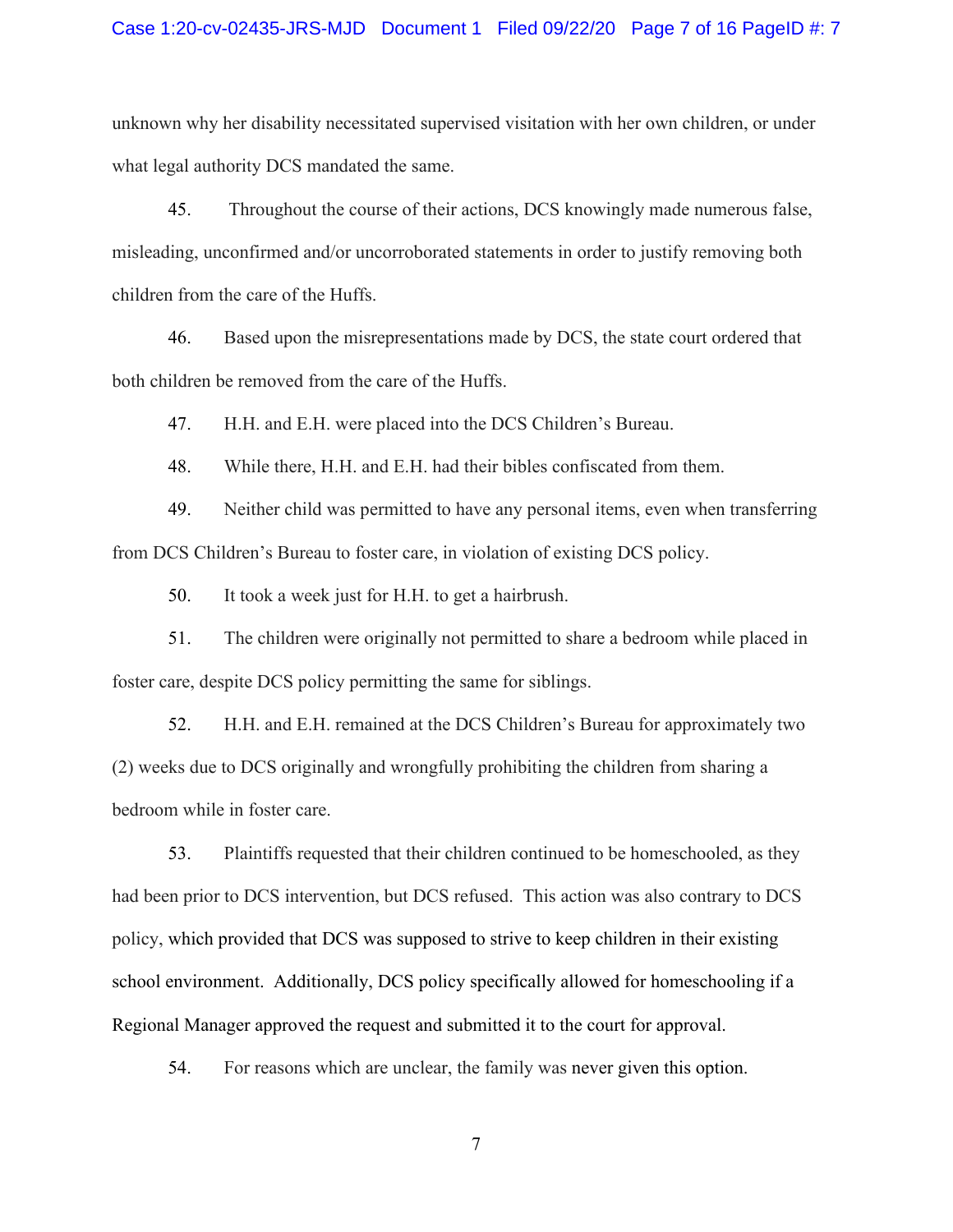55. Due to DCS' removal of H.H. and E.H. from the Home, the family did not get to spend Thanksgiving together.

56. The family remained apart for New Year's Day and Valentine's Day.

57. Shortly before Christmas, the Huffs had their third or fourth state court appearance. In that hearing, the judge authorized unsupervised parenting time for both parents based on the recommendation of a therapist.

58. DCS refused to comply with the state court's directive.

59. As a result, the Huff family did not spend Christmas Day together, which is the most important holiday to the family and their religious beliefs.

60. E.H., who was eight (8) years old at that point, still believed in Santa Claus and the magical nature of Christmas, which was destroyed while the children were in DCS care.

61. DCS appointed a Sexually Abusive Youth Clinician ("CSAYC") to H.H. for trauma-focused therapy.

62. The CSAYC therapist said that she found no evidence of abuse.

63. When DCS received this report from the CSAYC, it coerced and stigmatized the CSAYC therapist so badly that she eventually told the Huff's counsel that DC would not allow her to say whether or not there was evidence of abuse.

64. Under Indiana guidelines, a CHINS fact-finding hearing was to be held within 120 days of its initial filing.

65. Just a couple of days before the fact-finding hearing, DCS dismissed all of the charges against the Huffs.

66. The dismissal came despite the fact that prior to the fact-finding hearing, DCS had "substantiated" the claims against Adam.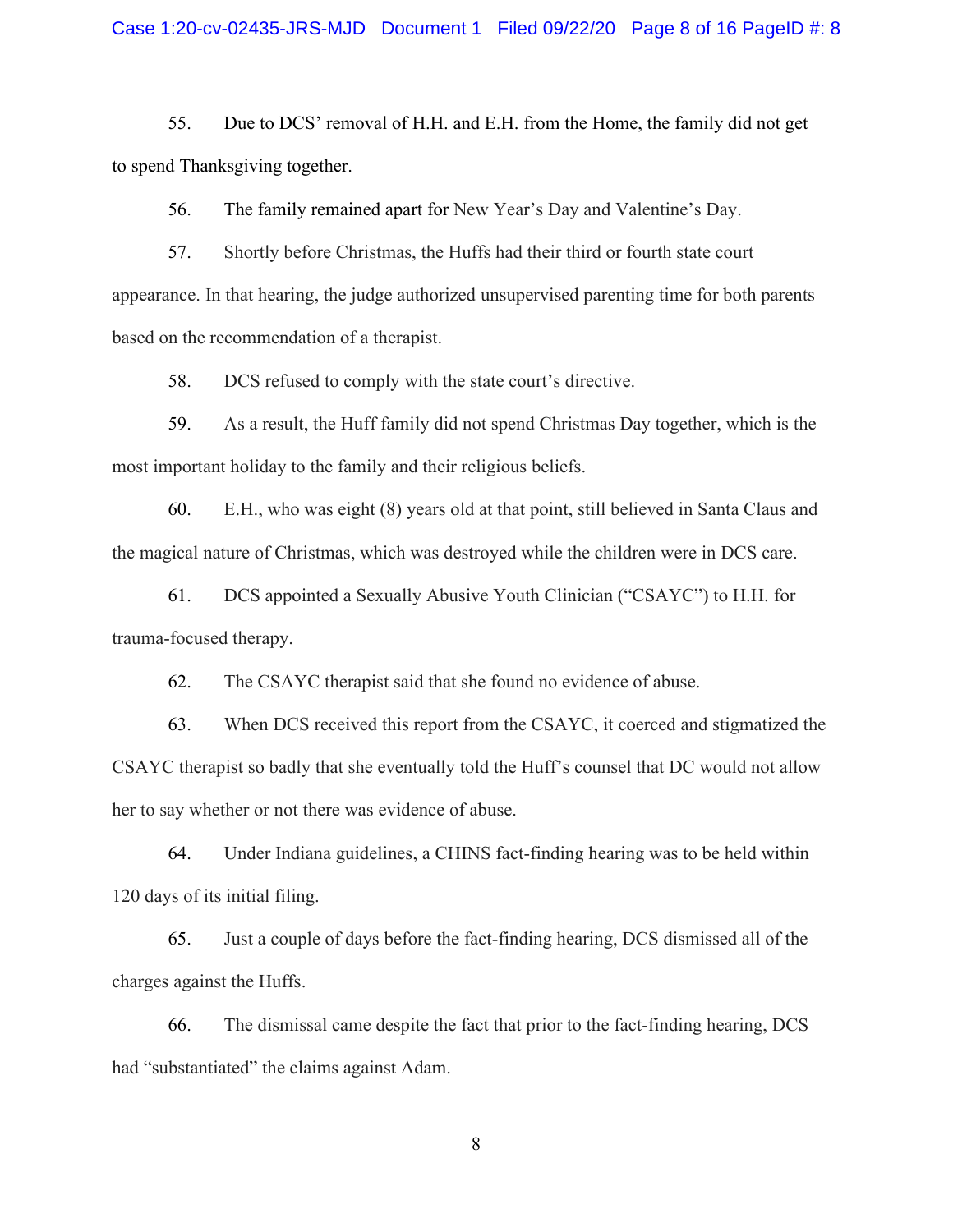67. DCS's decision was based entirely on the allegations which had been made against him, and by refusing to consider any exculpatory evidence.

68. Even though DCS only looked at *allegations* against Adam, it concluded that there was a "preponderance of evidence" to support them. Adam even requested an Administrative Review of the DCS determination, but DCS refused.

69. This entire ordeal has traumatized the family.

70. Up until the time that DCS removed the Huff children from the Home, they had never been apart for more than twenty-four (24) hours. Their separation was an emotionally traumatic experience that caused the Huffs severe emotional distress.

71. During the time that DCS had the children in its custody, they frequently cried themselves to sleep.

72. The children are still showing signs of trauma from DCS's actions. Whenever a stranger comes to the door, they run to their room and start shaking in fear. Additionally, the children still have difficulty sleeping and have emotional outbursts.

73. Now the entire family is living in a constant state of fear, not knowing what DCS will do to them next and never truly feeling safe.

74. In all of its actions and findings, there was never a single piece of evidence which suggested that either of the Huff children were abused or in danger from Adam or Laura.

75. DCS based its findings and substantiations on speculation, guesswork, and a general disdain for the Huffs.

#### **V. CAUSES OF ACTION**

## **COUNT 1: Violation of the Fourteenth Amendment to the U.S. Constitution** *Intrusion upon the autonomous family relationship*

76. The Huffs incorporate all of the paragraphs above as if fully set forth herein.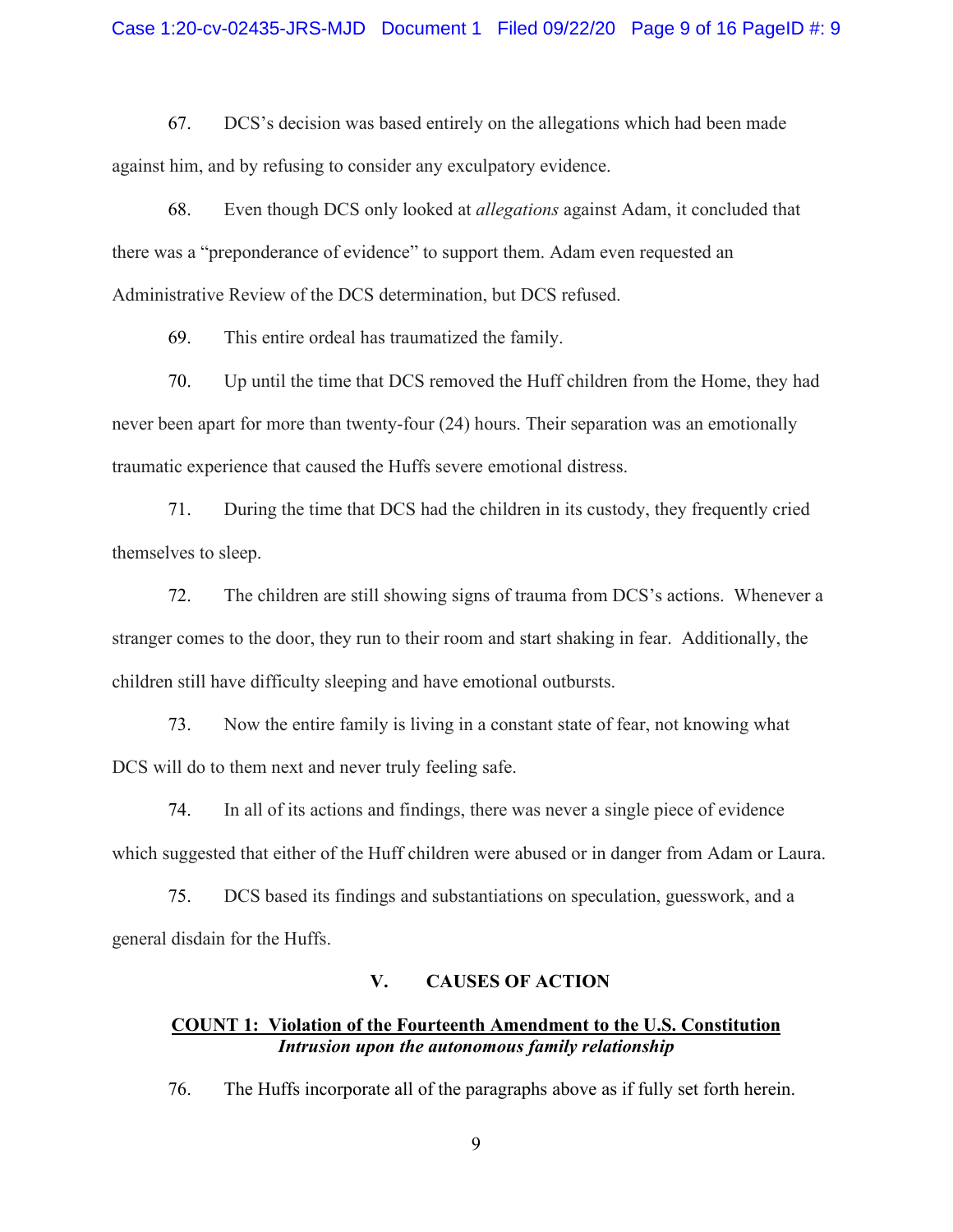77. Defendants unlawfully infringed upon the rights of both H.H. and E.H. when

DCS, without lawful authority and in violation of its own policy and protocol for the same, removed the children from the care of their parents.

78. Defendants caused undue interference in the family relationship of all Plaintiffs.

79. Defendants' conduct violated the substantive due process rights of the Huffs to direct the care and upbringing of E.H. and H.H. and to protect E.H. and H.H.

80. Defendants acted under color of state law.

81. Defendants' conduct deprived Adam of rights protected by federal and state law.

82. Defendants intentionally misrepresented that criminal charges against Adam were pending, which was untrue, and such knowingly false statement resulted in E.H. and H.H. being removed from Adam's care.

83. Defendants' conduct proximately caused Plaintiffs damages.

84. Defendants' actions occurred during the implementation of a custom, policy and practice of DCS.

## **COUNT 2: Violation of the Fourteenth Amendment to the U.S. Constitution** *Infringement on the Right to Care, Custody and Control of Children*

85. Plaintiffs incorporate all of the paragraphs above as if fully set forth herein.

86. Defendants unlawfully infringed and intruded upon the rights of Adam and Laura

when DCS, without authority and in violation of their own policies and protocols for the same,

removed H.H. and E.H. from the care of their parents.

87. Defendants unlawfully infringed and intruded upon the rights of Adam and Laura when they refused to allow H.H. and E.H. to continue homeschooling while in foster care, as they had done at Home.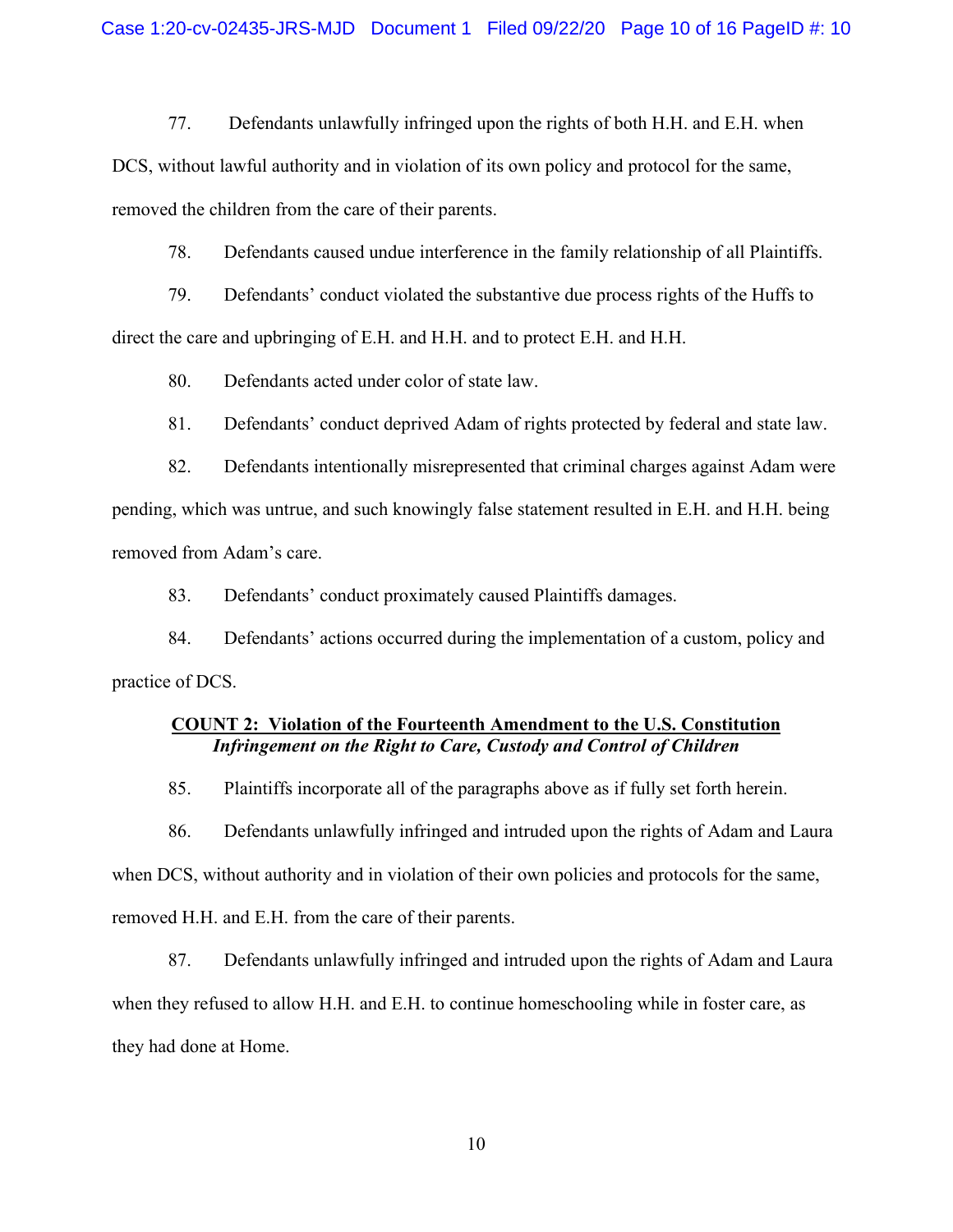## **COUNT 3: Violation of the Fourth Amendment to the U.S. Constitution** *Unreasonable Search and Seizure*

88. Plaintiffs incorporate all of the paragraphs above as if fully set forth herein.

89. In violation of its own procedures, Defendants conducted an unreasonable search and seizure of H.H. by conducting a custodial interrogation without a warrant, parental consent, probable cause, or exigent circumstances, all in violation of DCS Child Welfare Policy 4.9.

90. Defendants utilized IMPD in furtherance of their unlawful actions.

91. Defendants removed the children from Laura's care and custody, even though she complied with DCS's requirement that Adam not remain in the home while E.H. and H.H are in the home, without any legal authority or justification to do so.

92. Defendants engaged in the foregoing conduct with actual knowledge they were not in possession of facts to support a CHINS petition pursuant to Ind. Code § 31-34-1, *et seq*.

- 93. Defendants acted under color of state law.
- 94. Defendants' actions were reckless, willful and malicious.

95. Defendants' actions were deliberate and purposeful, with the intent to deprive Plaintiffs of their liberty, property and parental rights.

96. Plaintiffs sustained damages as a result of Defendants' wrongful conduct.

## **COUNT 4: Violation of the First Amendment of the U.S. Constitution** *Failure to Accommodate Religious Practice*

97. The Huffs incorporate all paragraphs above as if fully set forth herein.

98. Defendants violated the rights of E.H. and H.H. by prohibiting them from having their Bibles while at the DCS Children's Bureau, or to be home schooled, thereby infringing upon their right to free exercise of religion.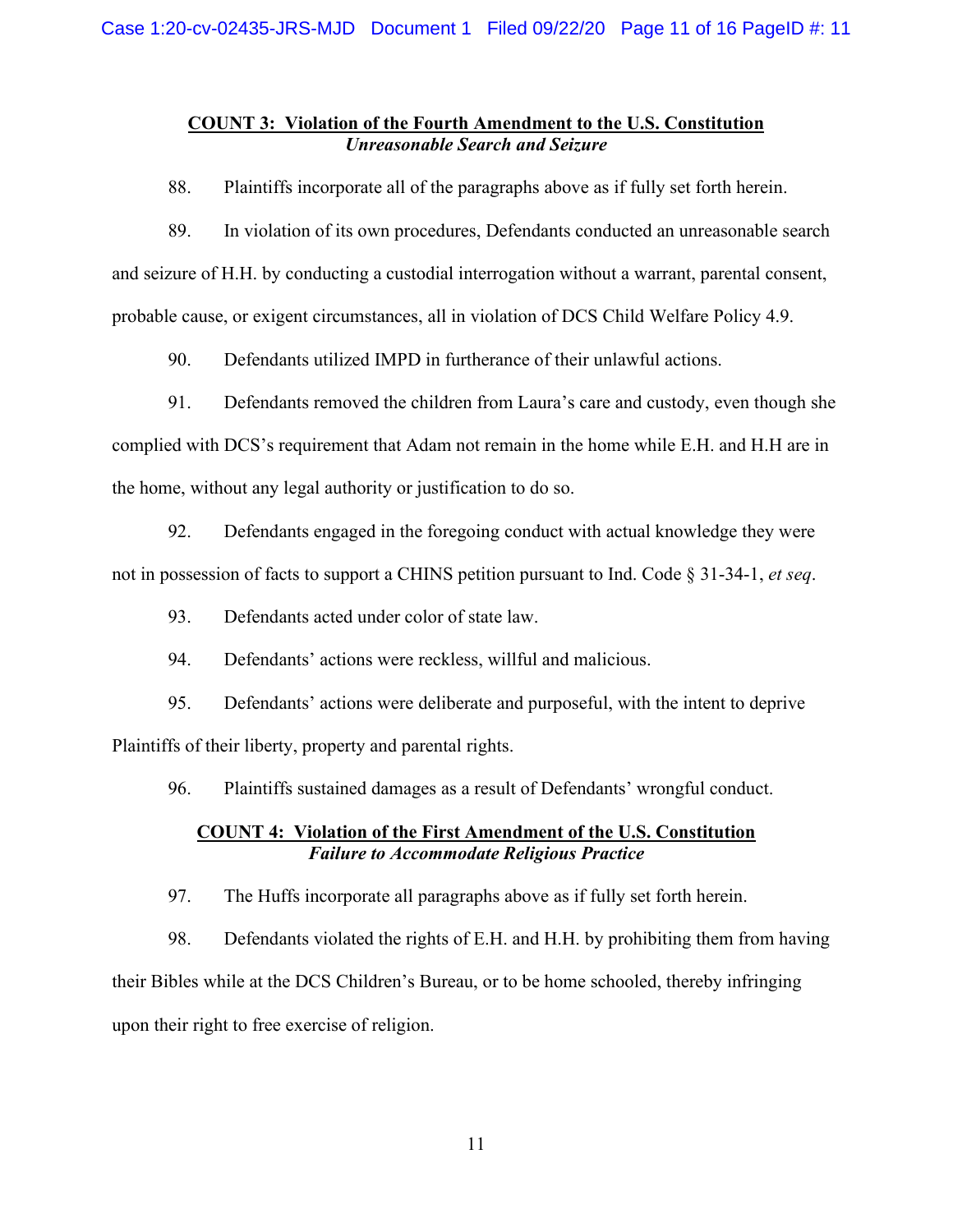99. Defendants' actions were deliberate and purposeful, with the intent to deprive

E.H. and H.H. of their right to freedom of religion.

## **COUNT 5: Violation of Section 504 of the Rehabilitation Act and Title II of the Americans with Disabilities Act (on behalf of Laura)** *Discrimination Against Parents with Disabilities*

100. Plaintiffs incorporate all paragraphs above as if fully set forth herein.

101. Defendants denied Laura the ability to drive with H.H. and E.H. to the interview at the DCS office because of Laura's disability.

102. Defendants removed H.H. and E.H. from the care and custody of Laura solely due to Laura's disability.

103. None of the allegations made by DCS claimed that Laura was unable or unfit to care for E.H. and H.H.

104. None of the allegations made by DCS claimed that E.H. and H.H. were not safe while in the care of Laura.

105. None of the allegations made by DCS claimed that Laura allowed Adam to be in the home or around E.H. and H.H. after DCS required that Adam was not to be around them.

106. Defendants refused to allow Laura to have visits with E.H. and H.H. unless they were supervised, despite there having been no finding of unfitness or danger.

107. Defendants intentionally discriminated against Laura on the basis of her disability in violation of federal law.

108. Laura sustained damages as a result of Defendants' unlawful actions.

#### **109. COUNT 6: Violation of Substantive Due Process Rights**

110. Plaintiffs incorporate all of the paragraphs above as if fully set forth herein.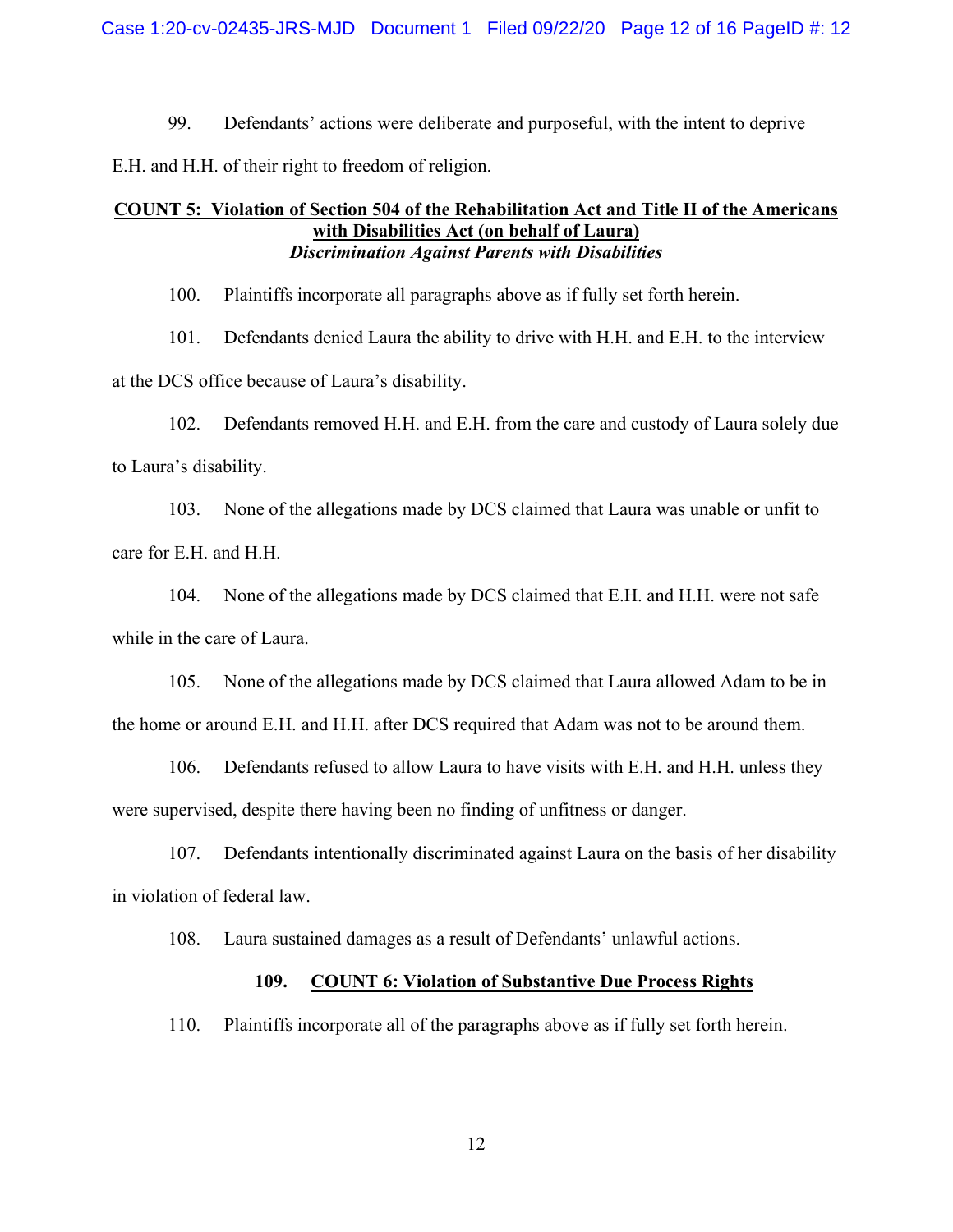111. Plaintiffs have a fundamental right to privacy which is protected by the Fourteenth Amendment. Included in their Fourteenth Amendment right to privacy is the right to raise their children as they see fit.

112. Defendants' conduct violated the substantive due process rights of the Huffs to direct the care and upbringing of E.H. and H.H. and to protect E.H. and H.H.

113. Defendants acted under the color of state law.

114. Defendants' conduct deprived Adam of rights protected by federal and state law without any finding or legal authority to do so.

115. Defendants either participated directly in the alleged constitutional violation, had actual knowledge thereof and failed to intervene, created a policy or custom under which the unconstitutional practices occurred or allowed them to continue, were grossly negligent in their actions, or exhibited deliberate indifference to the Huff's rights by failing to act in the face of knowledge that unconstitutional acts were occurring.

#### **COUNT 7: Malicious Prosecution**

116. Plaintiffs incorporate all of the paragraphs above as if fully set forth herein.

117. Defendants had no good faith factual or legal basis for the Action.

118. The Action was malicious.

119. Defendants had no probable cause to file or prosecute the Action.

120. Defendants continued to prosecute the Action even with actual knowledge that there was no evidence to support the Action.

121. The Action was terminated in favor of Plaintiffs, without a fact-finding hearing.

122. Plaintiffs sustained damages as a result of the Action.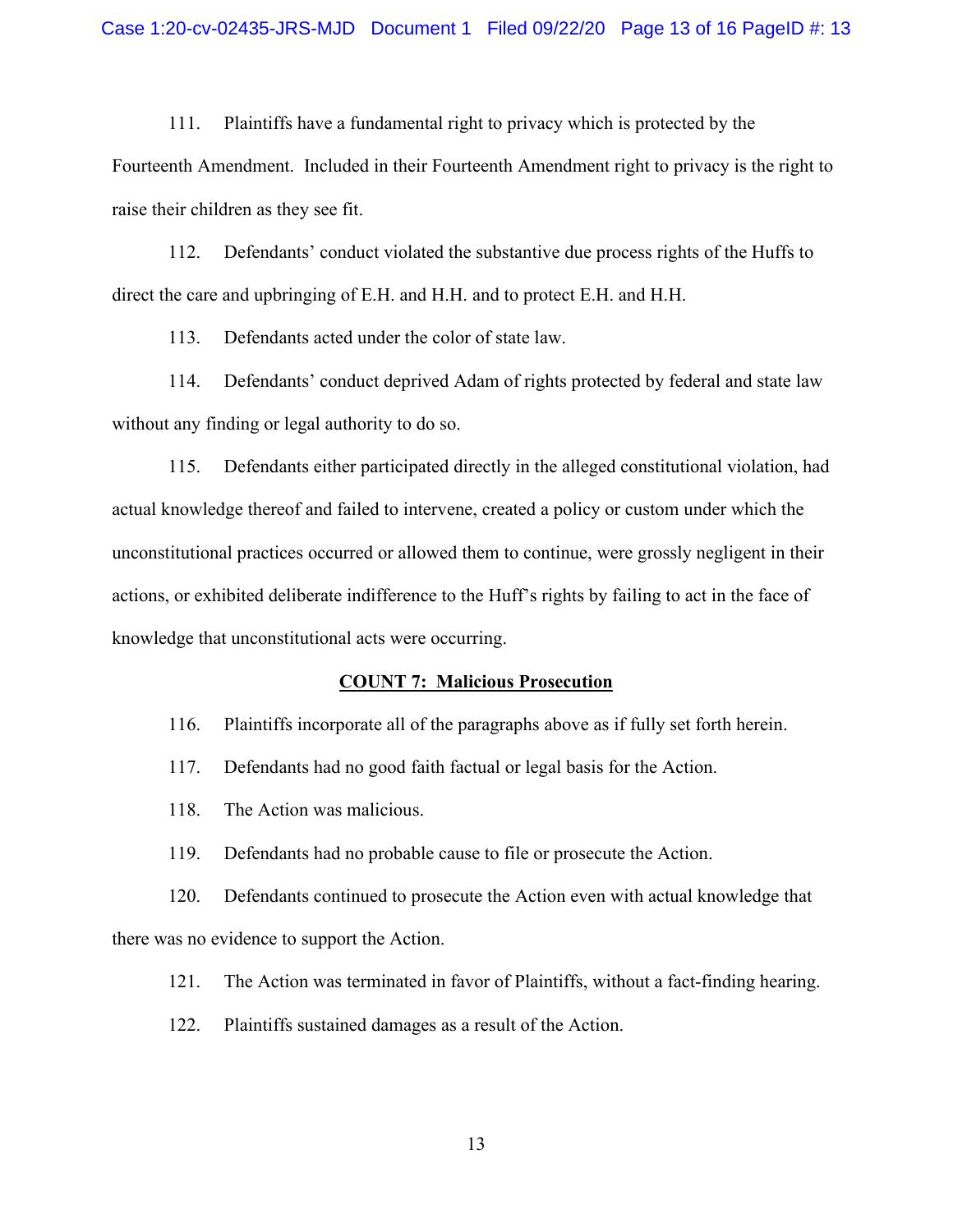#### **COUNT 8: Abuse of Process**

123. Plaintiffs incorporate all of the paragraphs above as if fully set forth herein.

124. Defendants initiated the Action maliciously and without probable cause.

125. Defendants, with knowledge that the allegations were unsubstantiated, utilized legal process to force Plaintiffs to surrender custody of H.H. and E.H. to the State of Indiana.

126. Defendants, with knowledge that the allegations were unsubstantiated, utilized legal process to coerce Plaintiffs into allowing Defendants to interfere with their parental rights.

127. Defendants forced Plaintiffs to forfeit their parental rights by intimidation and threats of the removal of H.H. and E.H., and by their continued efforts to interfere with the Huffs' parental rights.

128. Defendants lacked a good faith factual basis to pursue their claims, but nonetheless refused to dismiss the Action until a few days prior to the fact-finding hearing, with the terms that H.H. would receive therapy in order to cope with the trauma DCS caused her.

129. Defendants willfully ignored evidence demonstrating that there was no factual basis to pursue the claims against Plaintiffs.

130. The allegations made by DCS against Plaintiffs were ultimately found to be unsubstantiated after almost four (4) months of litigation.

131. Defendants' conduct was abusive, willful, malicious and designed to conceal Defendants' wrongful conduct and avoid public embarrassment.

132. Plaintiffs sustained damages as a result of Defendants' unlawful actions.

WHEREFORE, Plaintiffs, Adam Huff and Laura Hope Huff, individually and on behalf of H.H. and E.H., by counsel, respectfully pray that the Court enter judgment in their favor and against Defendants, jointly and severally, for damages sufficient to compensate them for their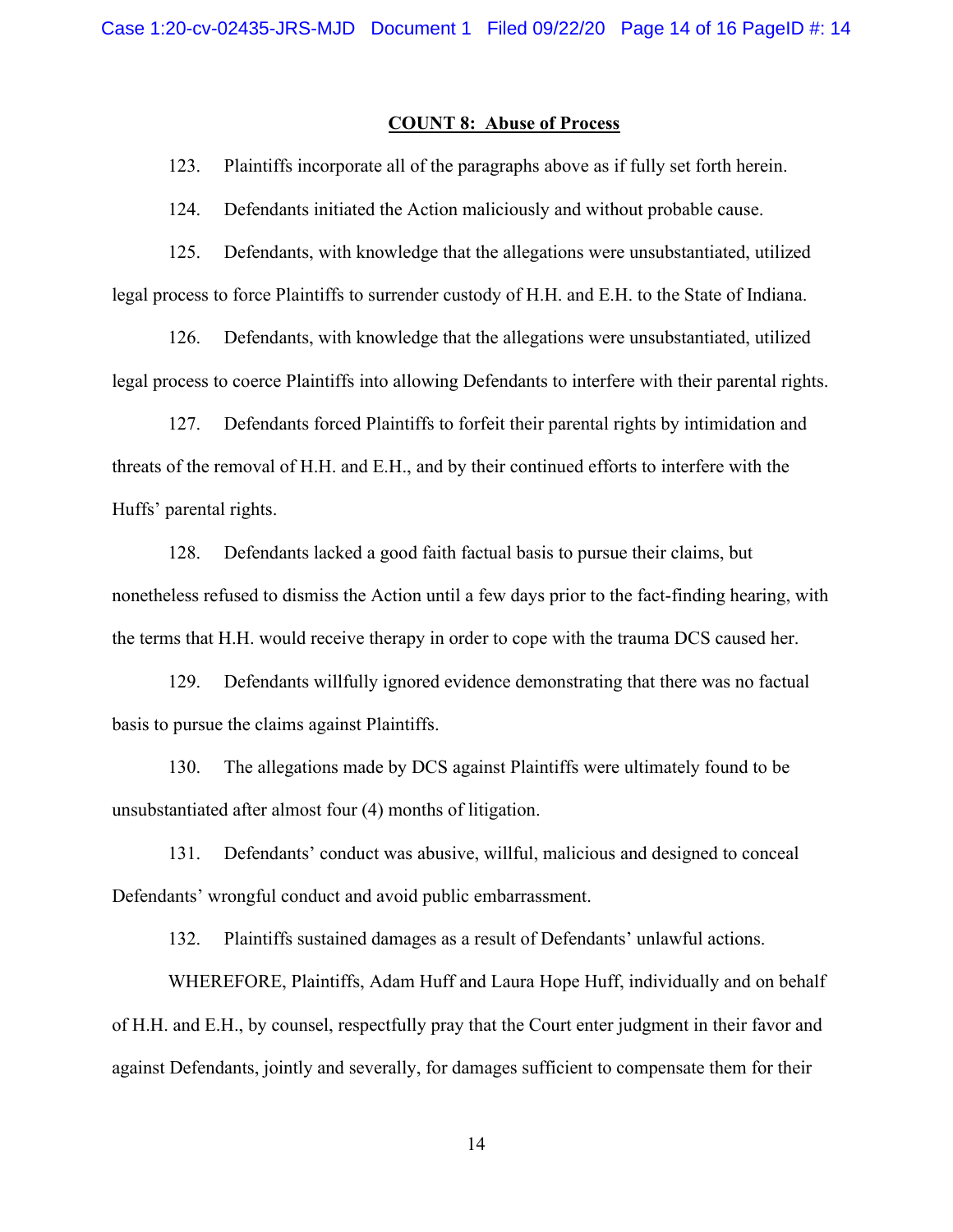losses, reasonable attorney fees and litigation expenses together with interest, costs and all other relief that is just and proper in the premises.

#### **COUNT 9: Frivolous Litigation**

133. Plaintiffs incorporate all of the paragraphs above as if fully set forth herein.

134. Defendants filed the Action without any factual or legal basis. The action was frivolous, unreasonable, or groundless as those terms are defined under Indiana law.

135. Defendants continued to maintain the Action even after gaining actual knowledge there were no facts to support it.

136. Defendants litigated the Action in bad faith.

137. Defendants failed to dismiss the Action despite repeated demands that they do so.

138. Defendants' actions were willful and intentional.

139. Plaintiffs sustained damages as a result of Defendants' wrongful actions.

WHEREFORE, Plaintiffs, Adam Huff and Laura Hope Huff, individually and on behalf of H.H. and E.H., by counsel, respectfully pray that the Court enter judgment in their favor and against Defendants, jointly and severally, for damages sufficient to compensate them for their losses, reasonable attorney fees and litigation expenses together with interest, costs and all other relief that is just and proper in the premises.

#### **COUNT 10: Intentional Infliction of Emotional Distress**

140. Plaintiffs hereby incorporate the preceding rhetorical paragraphs as if fully set forth herein.

141. Defendants' intentionally and/or recklessly engaged in extreme and outrageous conduct which caused the Huff's severe emotional distress.

142. Defendants unlawfully interfered with Plaintiffs' constitutionally protected rights.